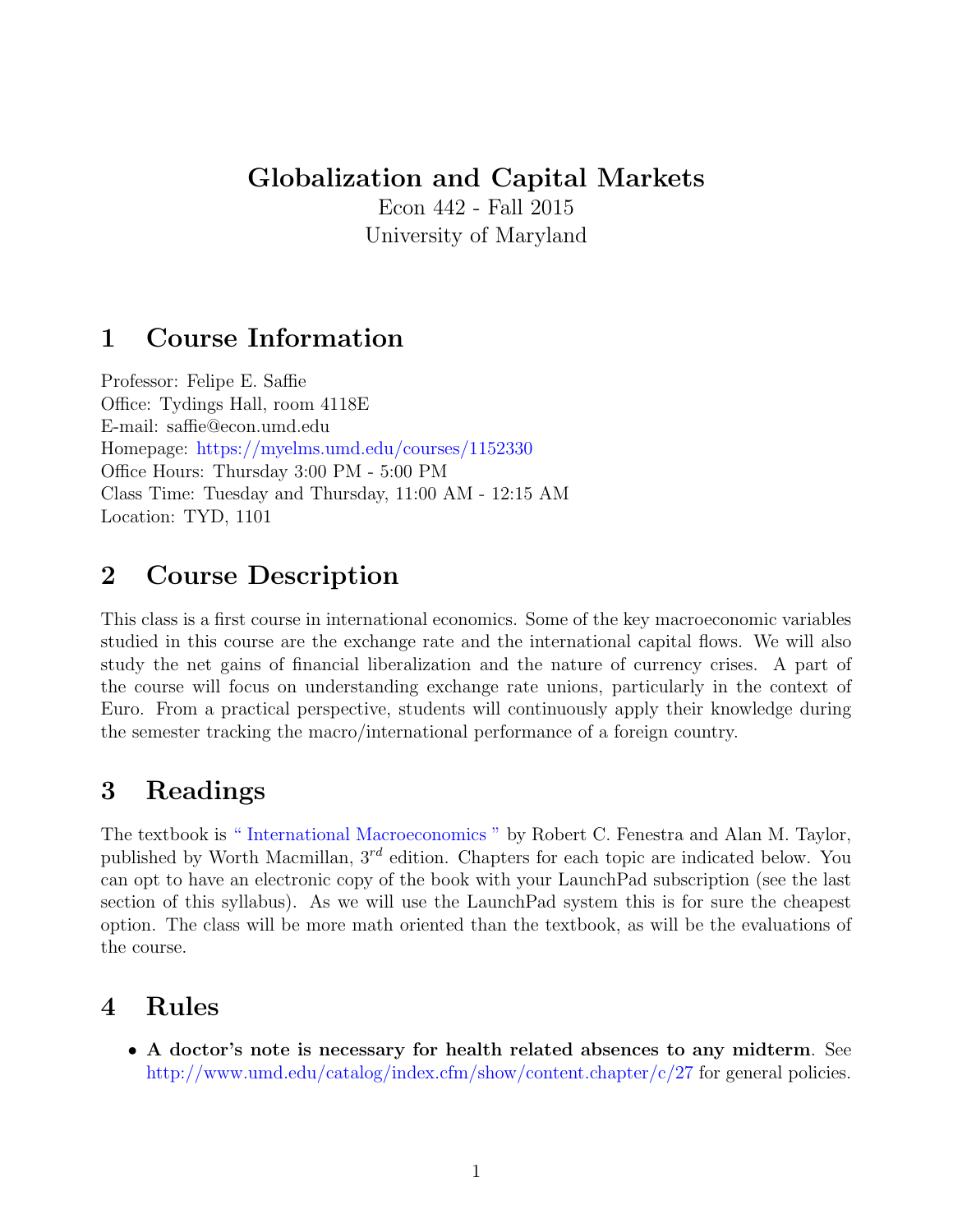- Graphing calculators are not allowed during evaluations. Please provide yourself with a scientific non graphing calculator as soon as possible; there will be no exceptions on this matter. No books or notes are permitted during the evaluations.
- You can ask for regrading only if you wrote your evaluation in pen. A regrading request must be well written using your favorite word processing software and fully justified. After one week of receiving your evaluation, no regrading will be accepted.
- Attendance and participation will not be directly counted in the grade, but might have an effect on borderline grades.

# 5 Course Requirements

- Midterm Exams (35% total): The midterm exams will cover all topics discussed until the class before the exam. The midterms will be on October the  $8^{th}$  and November the  $12^{th}$  at 11:00 AM on our lecture classroom. The highest midterm score will count for 20% and the lower one for the remaining 15%. If a student has an excused absence, the portion of the grade relative to the missed exam will be reallocated to the final if a make-up midterm cannot be taken in a timely way.
- Final Exam (35%): The final exam will cover all topics discussed in class. The final will be on December  $14^{th}$  between 8:00-10:00AM on our lecture classroom.
- LaunchPad Assignments (10%): There will be several LaunchPad assignments. No late work will be admitted. You need to have only 88% of the total possible points in order to get full credit on this item.
- **Homeworks**  $(20\%)$ : There will be six homeworks that will play the role of recitations. No late work will be admitted. There will be no regrading for the homeworks. The grading will be as follows: non submitted  $(0)$ , check minus  $(3)$ , check  $(5)$ , and check plus (7). The final grade on this item will be relative to the maximal score. Homeworks must me submitted at room 3114 Tydings Hall before 4:00 pm on the due date, under the name of Diego Rojas and making explicit that it is an Econ 442 homework.
	- **Exercises** (10%): Group work is allowed but every student needs to write and submit their own homework.
	- Country Monitoring (10%): Each student will pick one country and monitor its economy during the semester. Every homework has a section where the student will summarizes his/her research. You should be checking the Economist [\(http://www.economist.com\)](http://www.economist.com), The Financial Times [\(http://www.ft.com/home/us,](http://www.ft.com/home/us) The Wall Street Journal [\(http://www.wsj.com/\)](http://www.wsj.com/), along with other country specific reports.
- **Extra Work**: There is no extra work in this class, no matter how close you are to a cut off. Your grade depends only on your performance in the four items listed above.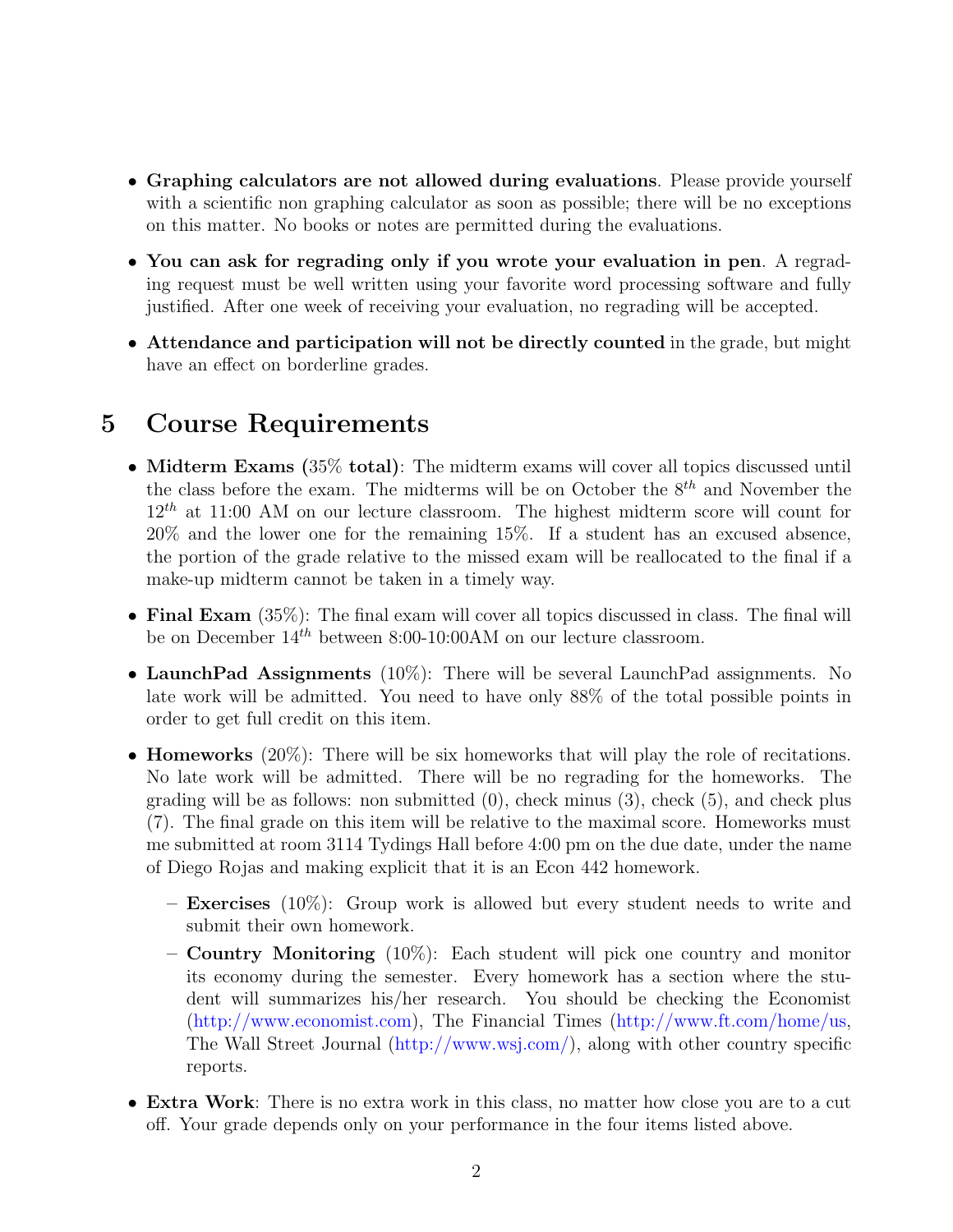- Letter Grade: As a matter of reference, the final grades will be assigned as follows:
	- 92 and above will have grades on the A range.
	- 82 to 92 will have grades on the B range.
	- 70 to 82 will have grades on the C range.
	- 60 to 70 will have grades on the D range.

If this range changes it can only be in your benefit. The interior cut (plus and minuses) off will not be disclosed to students.

### 6 Additional Important Notes

- Special needs/arrangements: Reasonable accommodation will be made for those with special needs. Anyone eligible for special arrangements on examinations must make sure I get a notification from the appropriate UMD office, ASAP. Please contact Disability Support Service (DSS) <http://www.counseling.umd.edu/DSS/> and make sure all the necessary administrative steps are taken in your case. You must also send an email to me no later than seven days prior the evaluation so that necessary arrangements are made.
- Tutoring: If you need tutoring for this class, please check the availability of tutors at <https://www.econ.umd.edu/resources/tutoring>
- Dropping and Withdrawing: To see the relevant deadlines visit: [http://www.umd.edu/catalog/index.cfm/show/content.section/c/27/ss/1586/s/1522.](http://www.umd.edu/catalog/index.cfm/show/content.section/c/27/ss/1586/s/1522)
- Concerns, Suggestions and Doubts: The best way to contact me is during my office hours. You can also send me an email, nevertheless, if the answer is too long, please try to come to my office instead. If you cannot make it to my office hours email me and we will schedule a meeting.

#### 7 Course Outline and Important Dates

- 1. The Global Macroeconomy (Chapter 1)
	- Class: September, Tuesday the  $1^{st}$ .
	- LaunchPad: September, Thursday the  $17^{th}$  before 11:00 AM.
- 2. Introduction to Exchange Rates and the Foreign Exchange Market (Chapter 2)
	- Classes: September, Thursday the  $3^{rd}$  and September, Tuesday the  $8^{th}$ .
	- LaunchPad: September, Thursday the  $17^{th}$  before 11:00 AM.
- 3. Exchange Rates I: The Monetary Approach in the Long Run (Chapter 3)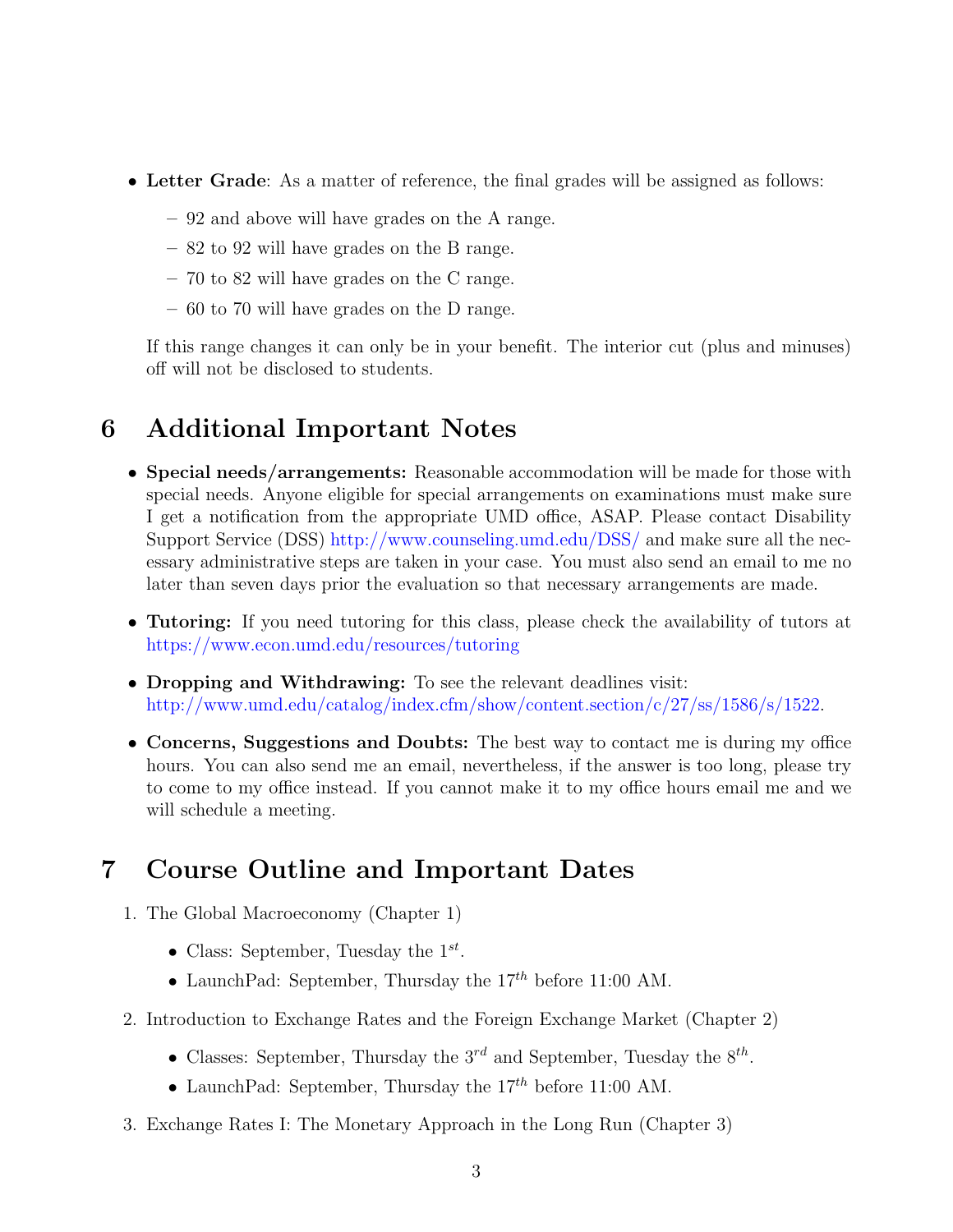- Classes: September, Thursday the  $10^{rd}$  and September, Tuesday the  $15^{th}$ .
- LaunchPad: September, Thursday the  $17^{th}$  before 11:00 AM.
- Homework 1: September, Friday the  $11^{th}$ .
- 4. Exchange Rates I: The Asset Approach in the Short Run (Chapter 4)
	- Classes: September, Thursday the  $17^{th}$ , Tuesday  $22^{nd}$ , and Thursday the  $24^{th}$
	- LaunchPad: September, Thursday the  $17^{th}$  before 11:00 AM.
	- Homework 2: September, Friday the  $25^{th}$ .
- 5. National and International Accounts: Income, Wealth, and the Balance of Payments (Chapter 5)
	- Classes: September, Tuesday  $29^{th}$  and October Thursday  $1^{st}$ .
	- LaunchPad: September, Tuesday  $29^{th}$  before 11:00 AM.
- 6. Wrapping up and review before the first midterm.
	- Class: October, Tuesday the  $6^{th}$ .

#### 7. First Midterm

- October, Thursday the  $8^{th}$ , in class.
- 8. Balance of Payments I: The Gains from Financial Globalization (Chapter 6)
	- Classes: October, Tuesday the  $13^{th}$ , Thursday the  $15^{th}$ , and Tuesday the  $20^{th}$ .
	- LaunchPad: October, Tuesday the  $13^{th}$  before 11:00 AM.
	- Homework 3: October, Friday the  $16^{th}$ .
- 9. Balance of Payments II: Output, Exchange Rates, and Macroeconomic Policies in the Short Run. (Chapter 7)
	- Classes: October, Thursday the  $22^{nd}$ , Tuesday  $27^{th}$ , and Thursday the  $29^{th}$ .
	- LaunchPad: October, Thursday the  $22^{nd}$  before 11:00 AM.
	- Homework 4: October, Friday the  $30^{th}$ .
- 10. Fixed Versus Floating: International Monetary Experience. (Chapter 8)
	- Classes: November, Tuesday the  $3^{rd}$  and Thursday the  $5^{th}$ .
	- LaunchPad: November, Tuesday the  $3^{rd}$  before 11:00 AM.
- 11. Wrapping up and review before the second midterm.
	- Class: November, Tuesday the  $10^{th}$ .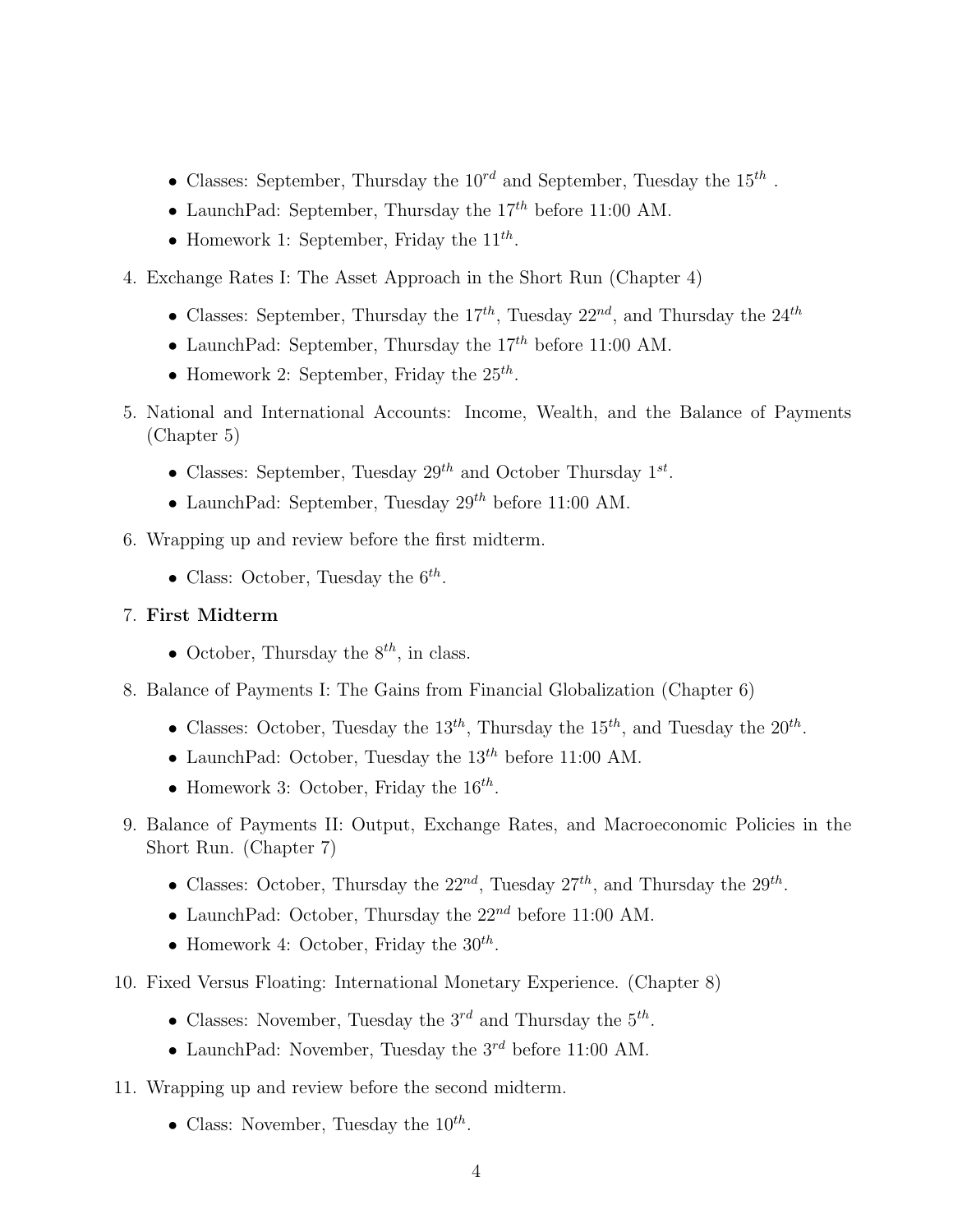#### 12. Second Midterm

- November, Thursday the  $12^{th}$ , in class.
- 13. Exchange rate Crises: How Pegs Work and How They Break. (Chapter 9)
	- Classes: November, Tuesday the  $17^{th}$  and November, Thursday the  $19^{th}$ .
	- LaunchPad: November, Tuesday the  $17^{th}$  before 11:00 AM.
	- Homework 5: November, Friday the  $20^{th}$ .
- 14. The Euro (Chapter 10)
	- Classes: November, Tuesday the  $24^{th}$  and December, Tuesday the  $1^{st}$ .
	- LaunchPad: November, Tuesday the  $24^{th}$  before 11:00 AM.
- 15. Topics in International Macroeconomics (Chapters 11)
	- Classes: December, Tuesday the  $3^{rd}$  and Tuesday the  $8^{th}$ .
	- LaunchPad: December, Tuesday the  $3^{rd}$  before 11:00 AM.
	- Homework 6: December, Friday the  $4^{th}$ .
- 16. Wrapping up and review before the Final.
	- Class: December, Thursday the  $10^{th}$ .
- 17. Final: December, Monday the  $14^{th}$  between 8:00-10:00AM.